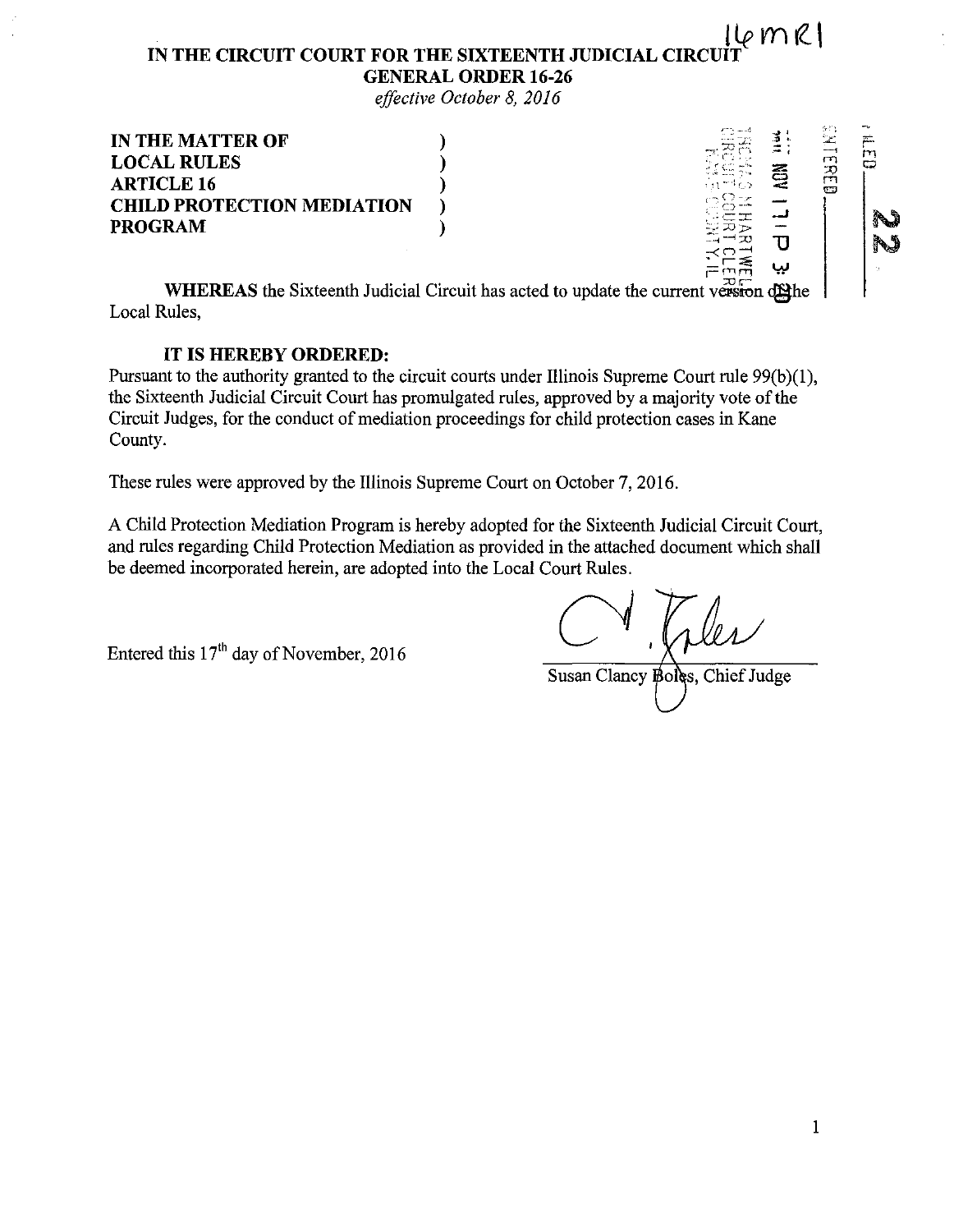# **ARTICLE 16: ABUSE, NEGLECT AND DEPENDENCY**

## **16.03 CHILD PROTECTION MEDIATION PROGRAM**

(a) **Compliance with Supreme Court Rule 99 (b) (2).** The Child Protection Mediation Program (the "Program") for Kane County, Illinois, has promulgated rules for the conduct of the mediation proceedings, which are in compliance with Supreme Court Rule 99 (b) (2). The Program Administrator and any person approved to act as a mediator under these rules, while acting within the scope of his or her duties, shall have judicial immunity in the same manner and to the same extent as a judge in the state of Illinois as provided in Supreme Court Rule 99. **Note:** Throughout these rules, "mediate", "mediation", and "mediator" may be read to include "co-mediate", "co-mediation," and "co-mediators".

## (b) **ACTIONS ELIGIBLE FOR REFERRAL TO MEDIATION**

- (1) **Child protection cases.** Pursuant to Supreme Court Rule 905(a), the Child Protection Mediation Program may make mediation available in cases involving the allocation of parental responsibility or parenting time with a child or children that are initiated under Article II of the Juvenile Court Act of 1987. The mediation program focuses on issues pertaining to temporary or permanent allocation of parental responsibilities and parenting time, which can impact the permanency of a minor child. Any matter or conflict that may be delaying or impeding parenting time or any allocation of parental responsibilities determination is appropriate for mediation. When the Court determines that a matter is appropriate for mediation the Court may refer the case to mediation regardless of the stage of the child protection proceeding. However, because establishing permanency is of primary importance, and because of the necessity to begin permanency planning immediately upon relocation of the minor child (ren) from the care of parents/guardians, priority shall be given to those cases where shelter care has been ordered and prior to the adjudication, if any, of the child (ren). The decision to refer a case to mediation rests in the sound discretion of the Court.
- (2) **Other cases.** Pursuant to Supreme Court Rule 905(a), the Child Protection Mediation Program may make mediation available in cases involving allocation of parental responsibilities or parenting time with a child or children that are initiated under Articles III and IV of the Juvenile Court Act of 1987, and guardianship matters involving a minor under Article XI of the Probate Act of 1975 if a Court determines that such matter is appropriate for mediation. Any matter or conflict that may be delaying or impeding parenting time or any allocation of parental responsibilities determination is appropriate for mediation. When the Court determines that a matter is appropriate for mediation the Court may refer the case to mediation regardless of the stage of the proceeding. However, because establishing permanency is of primary importance, and because of the necessity to begin permanency planning immediately upon relocation of the minor child (ren) from the care of parents/guardians, priority shall be given to those cases where shelter care has been ordered and prior to the adjudication of the child (ren). The decision to refer a case to mediation rests in the sound discretion of the Court.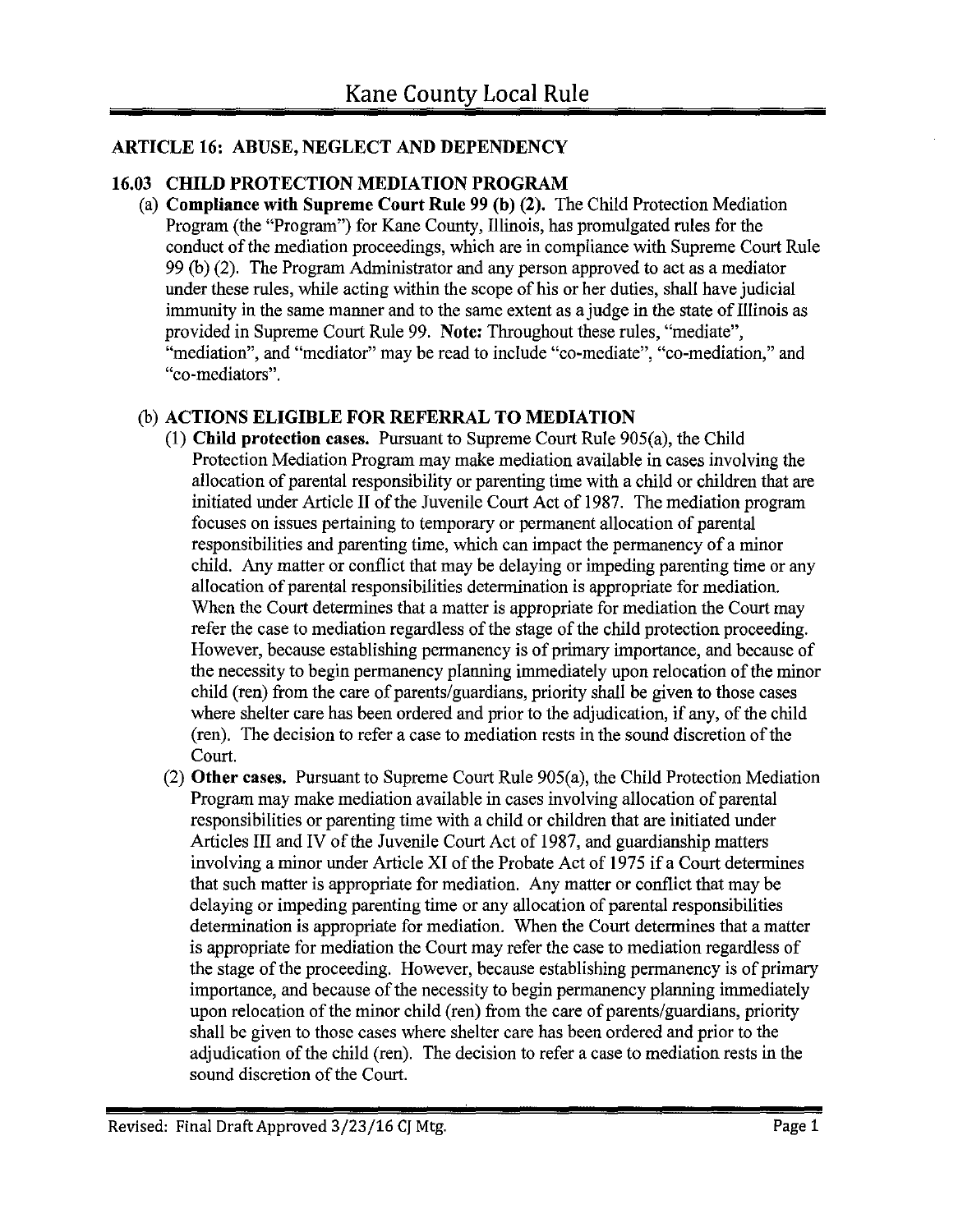(3) Any case(s) shall be excused from mediation if the Court determines that an impediment to mediation exists. Attorneys, social workers, CASA volunteers, family members, GALs, or any other individual involved in these cases may request that a case be referred to mediation. The Court may also refer cases to mediation *sua sponte* and over any party's objection.

# (c) **CREATION OF PROGRAM ADMINISTRATOR**

An administrative position is established to oversee the daily operations of the Program. Whether or not a direct employee of the Sixteenth Judicial Circuit, the Program Administrator serves only with the approval of the Chief Judge and the Judge assigned to Juvenile Abuse and Neglect cases. The Program Administrator may mediate cases at the discretion of the Chief Judge.

#### (d) **APPOINTMENT, QUALIFICATIONS, AND STANDARDS OF THE MEDIATORS**

- (I) **Appointment of Mediators.** The Program Administrator, with the consent and approval of the Chief Judge of the Sixteenth Judicial Circuit and the Judge assigned to Juvenile Abuse and Neglect cases, shall appoint mediators from a roster of approved Mediators, which shall be established by the Chief Judge.
- (2) **Mediator Qualifications.** All child protection mediators shall successfully complete a minimum of forty (40) hours mediation training skills program, the content of which is acceptable to the Chief Judge of the Sixteenth Judicial Circuit, plus additional child protection training which shall be approved by the Chief Judge of the Sixteenth Judicial Circuit. Mediators shall also have knowledge and/or experience of the local child protection and juvenile court systems, the dynamics of child welfare administration, and local community resources. Additionally, child protection mediators shall possess one or more of the following:
	- (A) A bachelor's, master's or doctoral degree in psychology, social work, marriage and family therapy, conflict resolution, or other behavioral science substantially in the field of juvenile and family law related to family relations, domestic violence, or child development, from an accredited college or university;
	- (B) A Juris Doctorate degree with demonstrated experience or;
	- (C) A background in mediation with experience acceptable to the Court.
- (3) **Mediator Standards.** Mediators shall comply with these rules, applicable law, and standards to be developed by the Court for this program.
- ( 4) **Roster of Approved Mediators.** Final or continued approval of any eligible mediator is at the discretion of the Chief Judge.
	- (A) The Judge assigned to Juvenile Abuse and Neglect cases (or, at the Judge's direction, the Program Administrator) shall prepare and maintain a roster of approved mediators for assignment to child protection mediation as needed and at least on an armual basis.
	- (B) The Judge assigned to Juvenile Abuse and Neglect cases (or, at the Judge's direction, the Program Administrator) has the discretion to determine the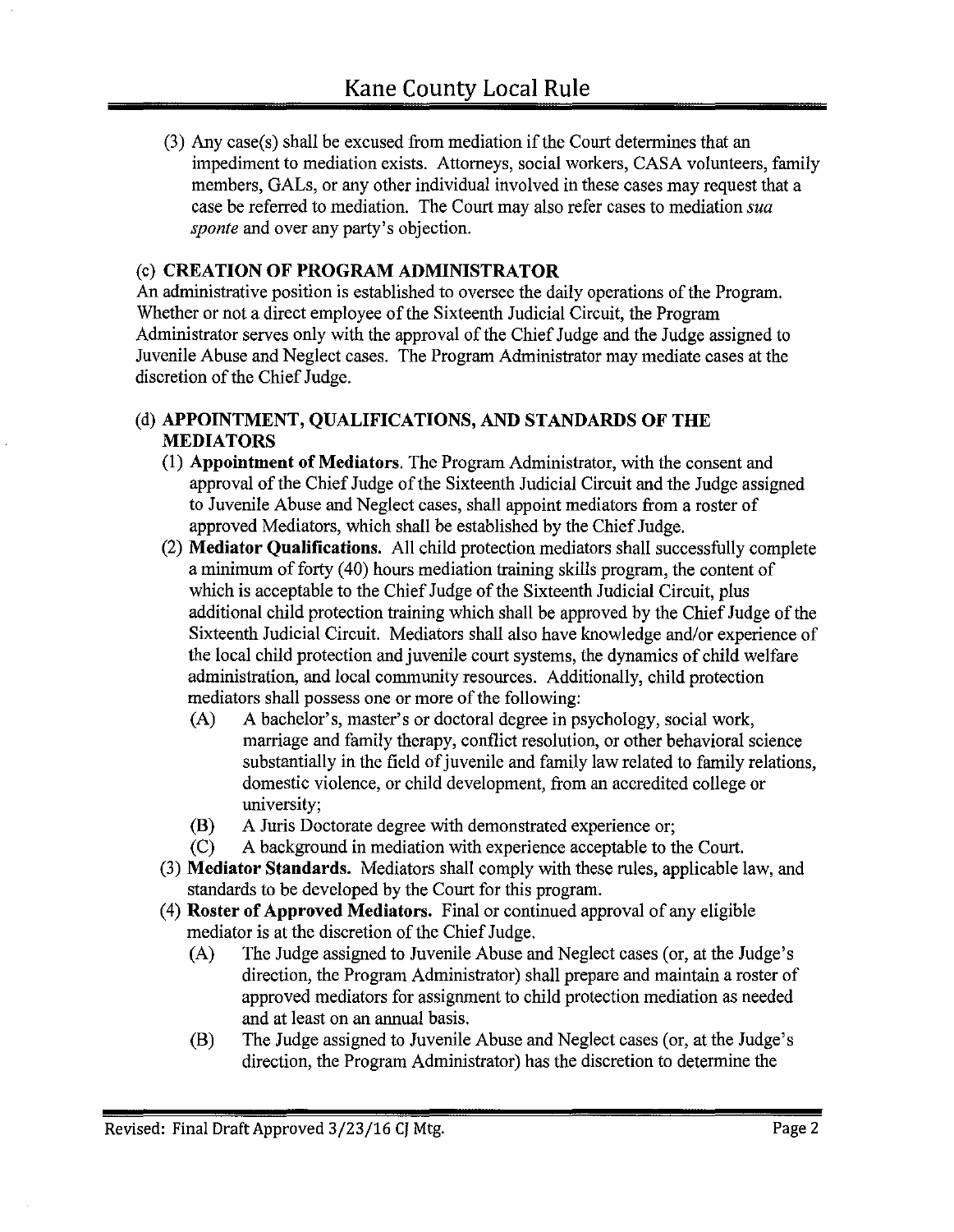frequency and order of assignment of mediation cases to mediators on the roster of approved mediators.

- (5) *Pro Bono* **Mediators.** Initially, all mediators on the Court roster shall serve on a *pro bona* basis. This may be subject to change as funding becomes available. The *pro bono* requirement does not apply to the Program Administrator.
- ( 6) **Mediator Involvement.** A mediator shall not be involved in any capacity other than mediator in any case to which the mediator is assigned. This does not bar the Program Administrator from completing administrative functions for the case. No mediator may use any information obtained during the mediation process for any purpose outside of mediation unless required to do so by law.
- (7) **Co-Mediation.** All mediations shall be co-mediated unless otherwise determined by the Program Administrator.
- (8) **Conflict of Interest.** A mediator shall not mediate a matter that presents a conflict of interest. A conflict of interest arises when any relationship between the mediator and the mediation participants or the subject matter of the dispute compromises or appears to compromise the mediator's impartiality.
- (9) **Mediator Compliance.** If a mediator on the Program's roster fails to comply with these rules or other standards as determined by the Court, any or all of the following may occur:
	- (A) The Program Administrator shall inform the mediator of any concerns;
	- (B) The frequency of assigned mediation cases may be reduced or stopped until the mediator demonstrates the ability and willingness to comply with the mediator standards;
	- (C) A course for improvement may be required for the mediator, including additional training, observation, and training material review;
	- (D) If, in the opinion of the Chief Judge, the mediator does not demonstrate the ability and willingness to comply with all of the specific and general mediator standards described in the local rules and any other standards required by the Court, the Chief Judge may remove the mediator from the roster of approved mediators.
- (I 0) **Processing Complaints of Misconduct by Mediators.** Persons alleging that a mediator has engaged in misconduct may file a complaint with the Chief Judge. Misconduct includes any conduct or other circumstances that would warrant removal from the list of approved mediators or discipline under section 9, paragraph D. The Chief Judge shall review each complaint, may require the mediator to file a response to the complaint, may conduct such investigation as he or she deems appropriate, and may dismiss complaints he or she finds to be without merit.

# (e) **SCHEDULING OF MEDIATION CONFERENCES**

Referral to mediation shall be made by an Order to Mediation. Mediation sessions shall be held at the Sixteenth Judicial Circuit Mediation Program, located at I 00 S. Third Street, Geneva, IL 60134 or at a location otherwise determined by the Program. When a case is referred to mediation, the involved individuals shall be provided with a date and time for the initial mediation session. All individuals expected to participate in mediation sessions must complete intake forms and submit them to the Program Administrator within seven (7)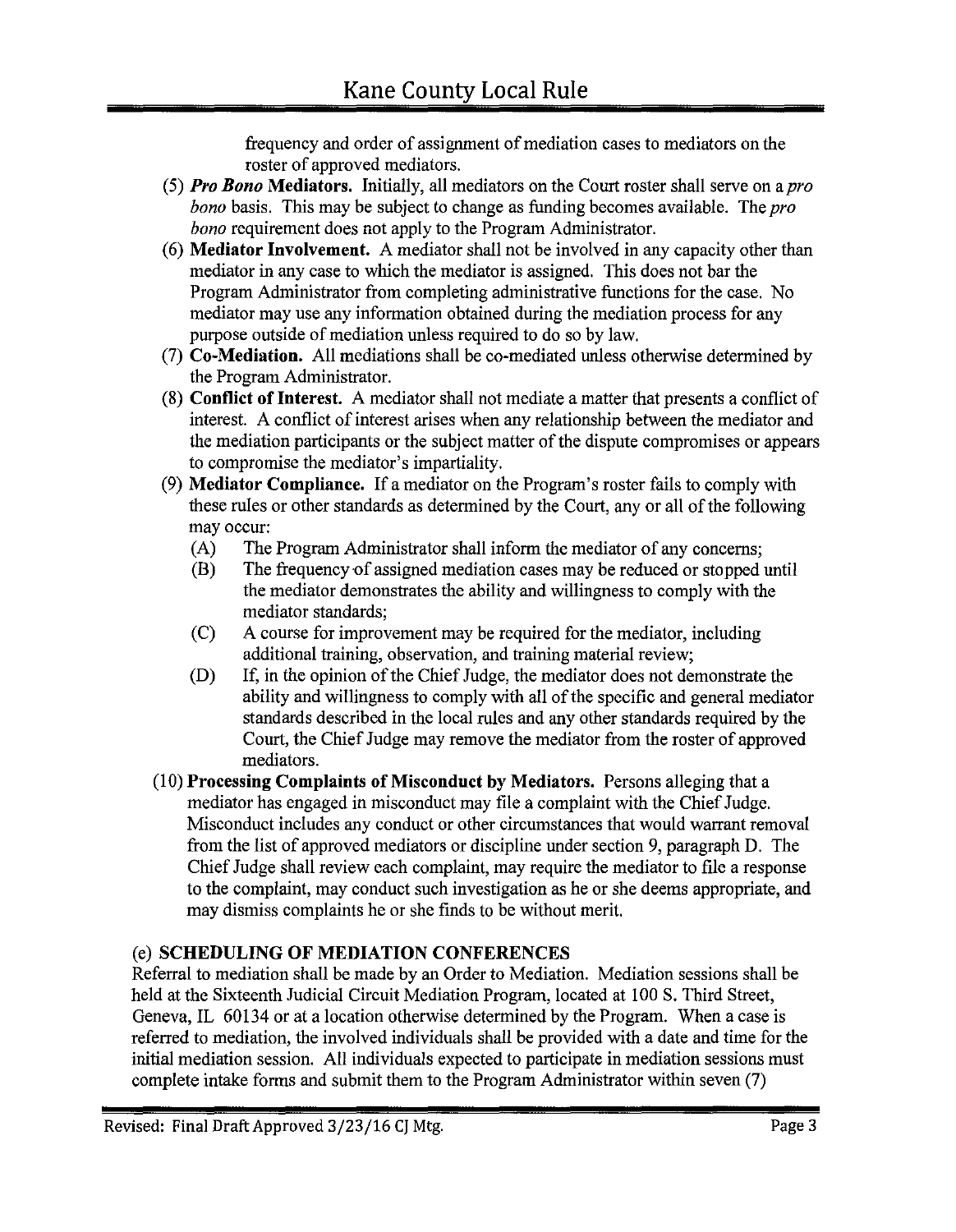calendar days of entry of the Order to Mediation. When a case is ordered to mediation, a return date before the Judge shall be set.

# (f) CONDUCT OF THE CONFERENCES

- (1) Who May Participate. The Court may order that parents, guardians, foster parents, attorneys, guardians *ad !item,* social workers, case managers from the POS agency, and CASA volunteers to participate in the mediation sessions. Other professionals involved with the family, such as counselors, sponsors, and school personnel may be included. In addition, individuals involved with a participant in a supportive capacity may be permitted to accompany the participant to mediation and to participate in the session if his or her participation is likely to help resolve the issue(s). Following the initial mediation session, subsequent sessions may be scheduled. These sessions may include some or all of the individuals who participated in the initial session, as well as others who did not previously participate. The mediators have the discretion to exclude an individual if it is determined that doing so would advance the mediation process and the discussion focusing on the best interests of the child(ren) and permanency for the child(ren).
- (2) Child Interviews. The mediator may conduct a child interview prior to the session to determine whether it is appropriate for the minor to participate in the mediation. The child (ren)'s guardian *ad !item* may be present, and the CASA volunteer and/or case manager may be present during the interview. After consultation with the child (ren)'s guardian *ad !item,* the mediator shall make all final determinations as to the appropriateness of the child (ren)'s participation in the mediation process.
- (3) Use of Interpreters. Whenever possible, the mediation conferences shall be conducted in the shared language of the participants. When the participants or mediators speak different languages Court-certified interpreters shall be assigned to translate.
- (g) MEDIATION PROCESS. Mediation is a collaborative problem-solving process involving impartial and neutral mediators who facilitate constructive negotiation and communication in an effort to reach a consensus regarding how to resolve issues of concern when children are alleged to be abused, neglected or abandoned. Mediation encourages constructive communication and information sharing, and fosters an environment where genuine engagement and agreement are possible. As a consensual decision making process, no agreement can be reached unless all the involved parties agree. No agreement will be binding on parties who are not present without their written consent. In addition to reaching important decisions regarding children and families, mediation can lead to a greater sense of teamwork and a greater understanding and ownership of resulting agreements by all involved. The mediation program typically uses a facilitative co-mediation model which involves an orientation by one of the mediators; brief opening statement by each participant; open discussions facilitated by the mediators; and caucuses with select individuals in various combinations as needed. No agreement reached will impinge on statutory prosecutorial obligations of the State's Attorney. Mediation agreements shall be subject to the Court's discretion.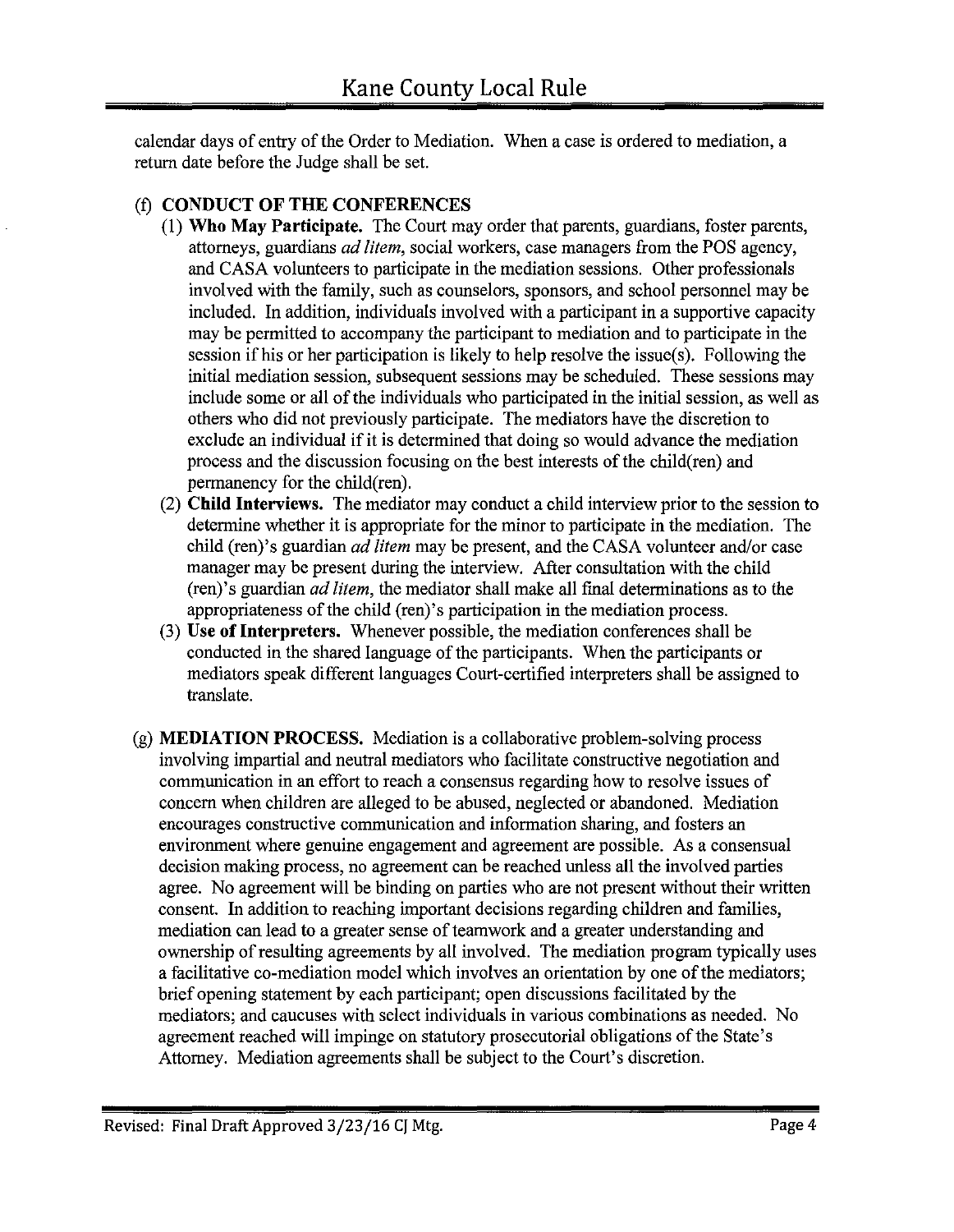- (h) **DISCOVERY.** Pursuant to the Uniform Mediation Act, 710 ILCS 5/1 *et seq.,* mediation communications are privileged against disclosure and not subject to discovery or admissible in evidence in a judicial, administrative, arbitral, or other adjudicative process, including related pre-hearing and post-hearing motions, conferences, and discovery. Mediation communications are also privileged against disclosure and not subject to discovery or admissible in evidence in a legislative hearing or similar process. Disclosure of mediation communications shall not be compelled in any arbitration, administrative hearing, adjudication, civil action, or non-criminal proceeding in which, pursuant to law, testimony can be compelled to be given. Evidence or information that is otherwise admissible or subject to discovery does not become inadmissible or protected from discovery solely by reason of its disclosure or use in mediation.
- (i) **ABSENCE OF A PARTY AT CONFERENCE AND SANCTIONS.** Participation in mediation is mandatory for all persons ordered by the Court to participate. A mandated person must participate in all mediation sessions required to address the issues referred to mediation, and other issues raised during the initial session unless he or she has been excluded pursuant to paragraph f, section 1. The State's Attorney may elect not to appear. A mandated person who fails to appear in the mediation may be subject to Court ordered sanctions. Upon agreement of those present, a mediation session may proceed in the absence of an ordered individual if the mediator deems it appropriate.
- G) **TERMINATION AND REPORT OF MEDIATION CONFERENCE.** Each session shall end when the parties agree it should end, unless a mediator determines the session should be terminated prior to such agreement. The mediators shall have the power to suspend or terminate the mediation process if it is determined that the mediation cannot be conducted in a safe and balanced manner. The mediator shall also have the power to suspend or terminate the mediation process if it is determined that any party is unable to participate in an informed manner for any reason, including fear or intimidation.
- (k) **MEDIATION REPORT.** A mediation report shall be completed by the mediator at the end of each mediation session and submitted to the Court. The report shall also inform the Court if an ordered party failed to appear. Additionally, the report shall indicate whether the mediation parties reached a full agreement, partial agreement, or no agreement. Any agreement shall be reduced to writing and shall be attached to the mediation report. If the mediation does not occur, the report shall inform the Court why it did not occur, whether an informal discussion was facilitated among the parties in attendance, and whether the case has been or shall be reset for mediation. If, after the initial meeting, it was determined that the case is not suitable for mediation at the time, the report will so indicate.
- (1) **FINALIZATION OF AGREEMENT.** If an agreement is reached, the mediator shall assist the mediation parties in memorializing their agreement. Any executed Memorandum of Agreement will be tendered to the Court for approval. If the Court approves and enters the Memorandum of Agreement it is fully enforceable by the Court.